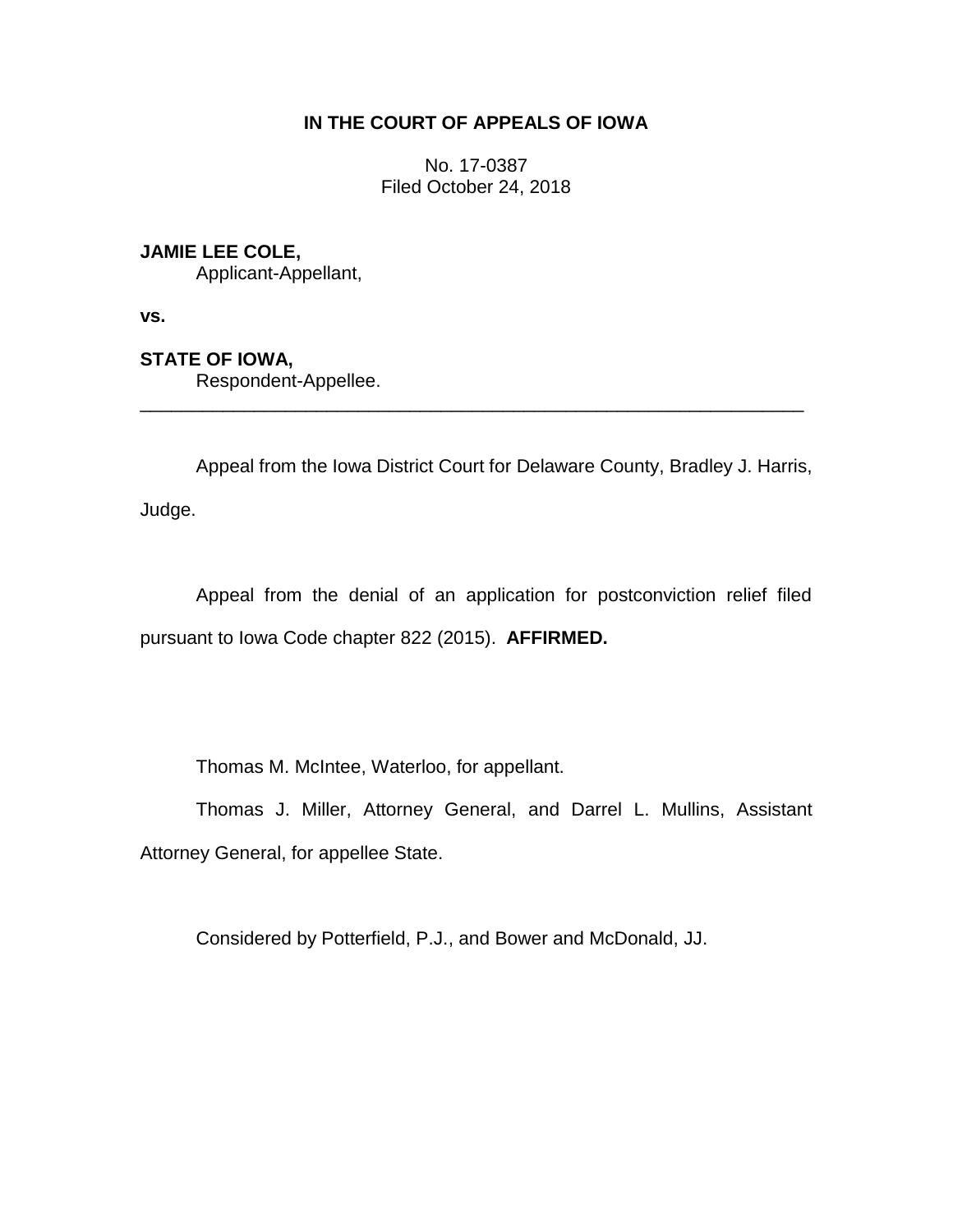#### **McDONALD, Judge.**

This case arises out of Jamie Cole's challenge to his conviction and sentence for operating while intoxicated, third offense, in violation of Iowa Code section 321J.2 (2015). In his application for postconviction relief, Cole requested the district court order the Iowa Department of Corrections to place him in a rehabilitation facility rather than prison. In the alternative, Cole requested his guilty plea and conviction be vacated and he be allowed to plead anew. Following a trial on the merits of the postconviction application, in which Cole represented himself, the district court denied Cole's application for postconviction relief. Cole timely filed this appeal.

By way of background, in March 2015, Cole was charged with operating while intoxicated, third offense, in Delaware County. As part of a plea agreement, Cole pleaded guilty to the charge, and the State agreed to dismiss other counts. In addition, the parties agreed Cole would be placed in a chapter 321J rehabilitation program rather than prison. The district court agreed to be bound by the parties' plea agreement. The sentencing order was in accord with the parties' agreement. It provided Cole was committed to the "custody of the Director of the Iowa Department of Corrections for placement in the 321J Program at West Union, administered by the First Judicial District Department of Correctional Services."

At the time Cole pleaded guilty to the Delaware County charge, he also had pending a charge in Buchanan County for operating while intoxicated. At the time of his plea and sentencing in the Delaware County case, the district court asked Cole whether he understood the court could not control the sentence in the Buchanan County case: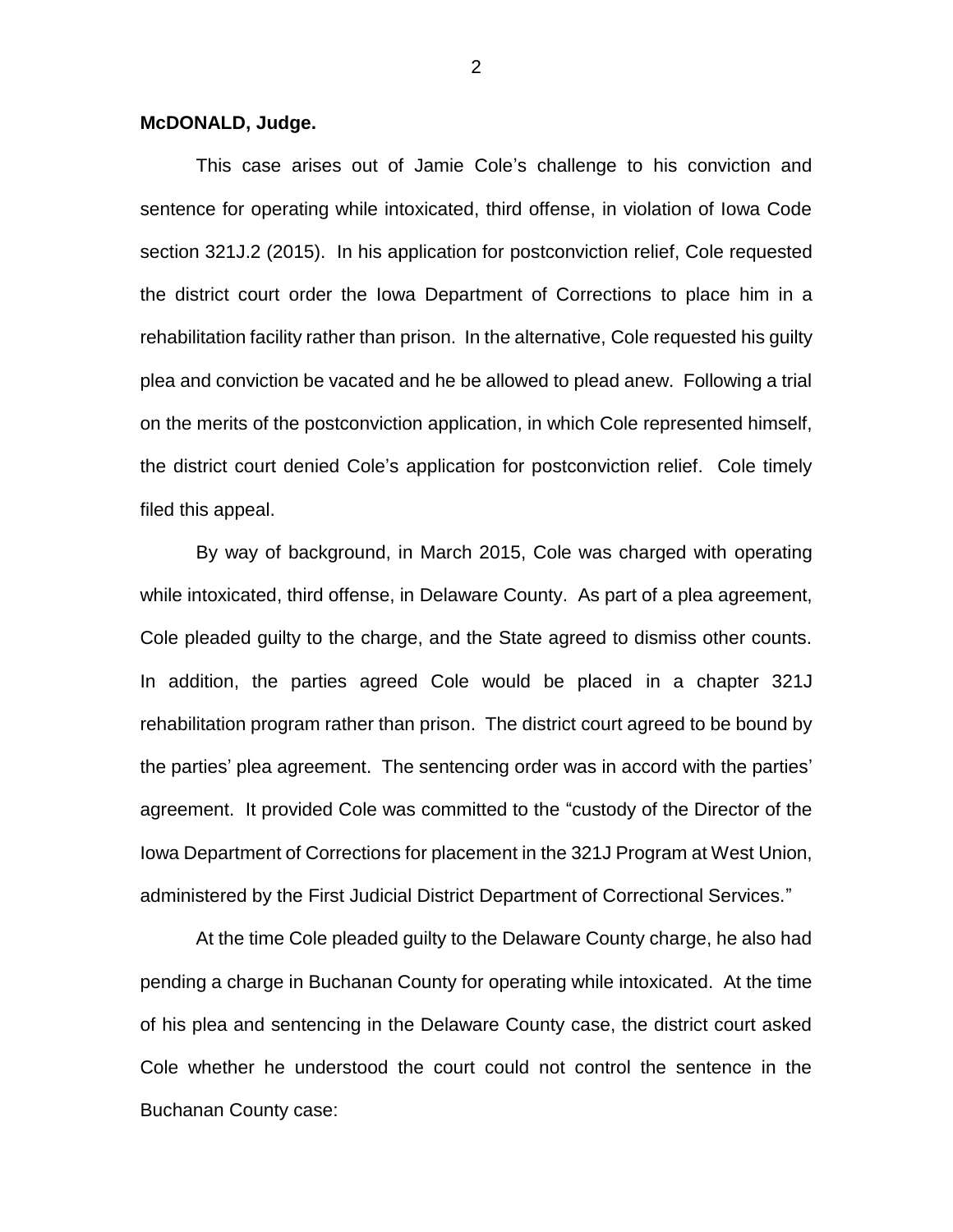THE COURT: And do you understand that I can't make any guarantees that you'll receive the same sentence or consecutive or concurrent sentence in Buchanan County? I have no control over that.

THE DEFENDANT: Yes, Your Honor.

In April 2015, Cole pleaded guilty to operating while intoxicated, third offense, in Buchanan County. The sentence in that case did not require or prohibit his entry into the 321J rehabilitation program.

Following his plea and sentencing in the Buchanan County case, Cole remained in jail while the department of corrections reviewed his application for admission into the rehabilitation program. During that time, Cole indecently exposed himself to one correctional officer and acted aggressively toward another. Cole was charged with and convicted of indecent exposure because of this conduct. Shortly after, the department of corrections denied Cole's application for the rehabilitation program, citing his recent violent actions and conviction for indecent exposure. Cole was then committed to the custody of the department of corrections and placed in prison.

Cole filed this application for postconviction relief challenging only his Delaware County conviction. He contends the district court should have ordered the department of corrections to place him in the rehabilitation facility. In the alternative, he contends the district court should have vacated his guilty plea and conviction. Our review is for the correction of errors at law. *See Perez v. State*, 816 N.W.2d 354, 356 (Iowa 2012). The court will affirm the lower court if "the law was correctly applied" and there was substantial evidence supporting findings of fact. *Id.* (quoting *Harrington v. State*, 659 N.W.2d 509, 520 (Iowa 2003)).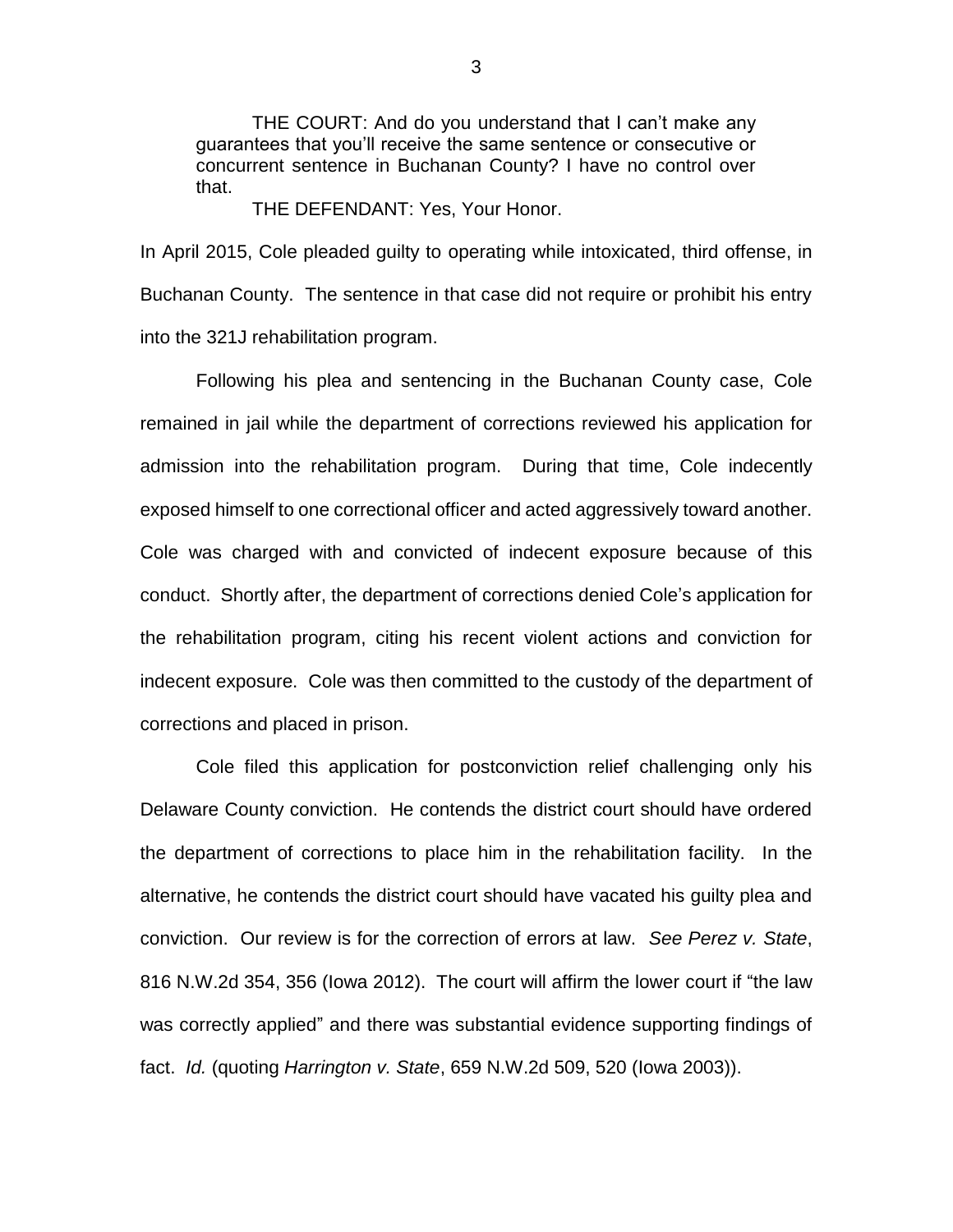We cannot conclude the district court committed legal error in denying the application for postconviction relief. Cole pleaded guilty to operating while intoxicated, third offense, in Delaware County. In that case, he received the sentence for which he bargained. At the time of the plea and sentencing in Delaware County, Cole stated he understood the district court could not control what occurred in the Buchanan County case. After pleading guilty to operating while intoxicated in Buchanan County, Cole was convicted of indecent exposure. It was this additional offense conduct that precluded Cole from being placed in the rehabilitation program. It was Cole's conduct that precluded the execution of his bargained-for sentence. As the district court noted, "The fact that applicant has been confined pursuant to the terms of his sentences in other cases does not affect the validity, constitutionality or the legality of the sentence which is the subject of this action." We agree. There is no legal reason to vacate his plea, conviction, or sentence in the Delaware County case.

For the first time on appeal, Cole contends his plea counsel provided constitutionally deficient representation in allowing Cole to plead guilty without first explaining it might be possible Cole would not be placed in the rehabilitation program. This claim was not raised in Cole's application for postconviction relief. The error was not preserved for appellate review. *See Meier v. Senecaut*, 641 N.W.2d 532, 537 (Iowa 2002) ("It is a fundamental doctrine of appellate review that issues must ordinarily be both raised and decided by the district court before we will decide them on appeal.").

Cole appears to claim his postconviction counsel was ineffective in failing to assert a claim that his plea counsel was ineffective for not explaining it might be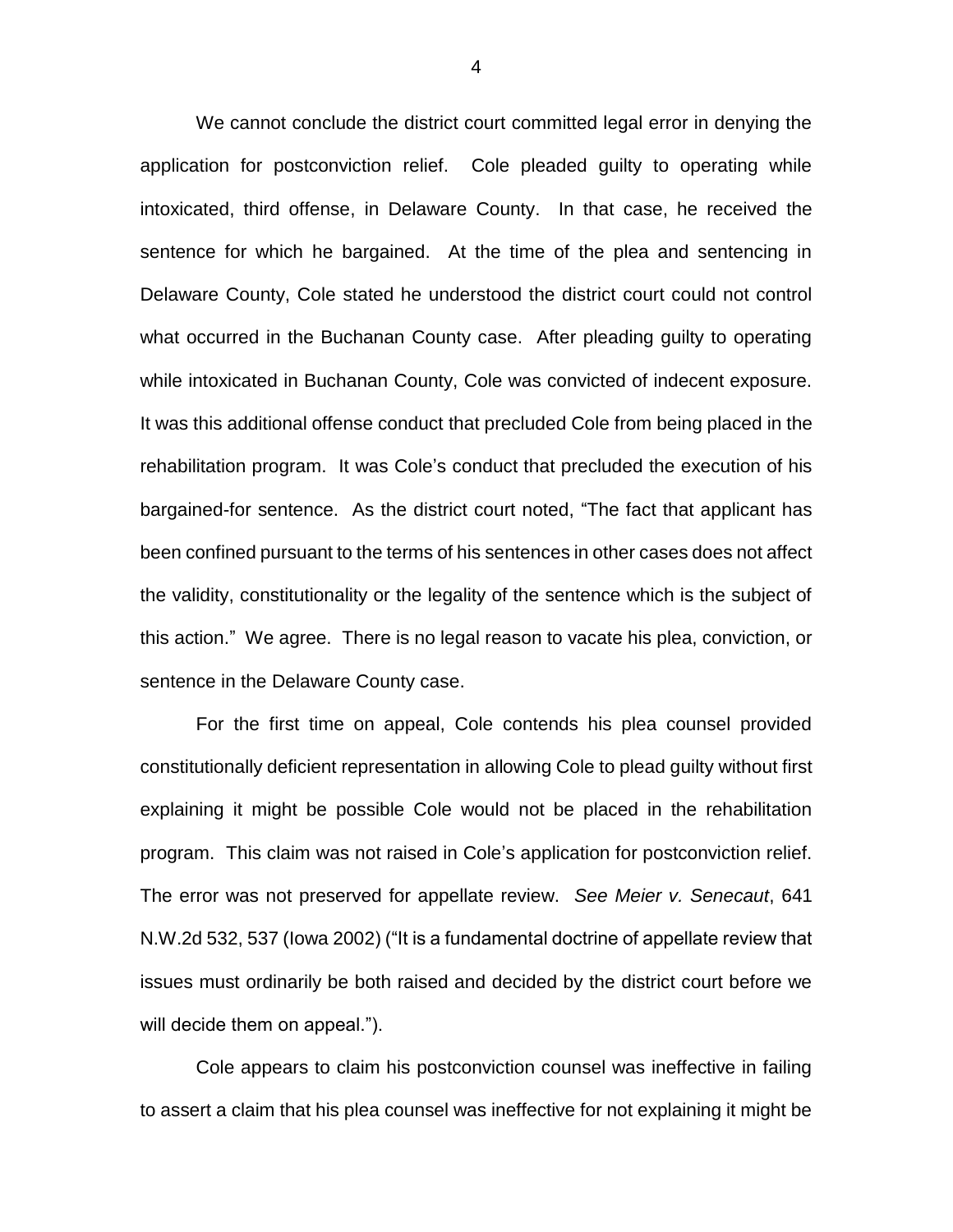possible Cole would not be placed in the rehabilitation program. Cole also asserts his postconviction counsel was ineffective in failing to subpoena Cole's plea counsel to testify at the postconviction trial. These claims are without merit. Cole moved to represent himself in this civil proceeding. The district court granted Cole's request after Cole filed a disciplinary complaint against his postconviction counsel. An applicant cannot prevail on a claim of ineffective assistance when representing oneself. *See State v. Hutchison*, 341 N.W.2d 33, 42 (Iowa 1983) ("[T]he defendant cannot knowingly and intelligently make an election to proceed pro se and then, having lost his trial on the merits, seek a reversal on appeal by claiming ineffective assistance of counsel.").

Finally, Cole contends the postconviction court failed to make necessary findings and conclusions in ruling on his application. When ruling on an application for postconviction relief "[t]he court shall make specific findings of fact, and state expressly its conclusions of law, relating to each issue presented." Iowa Code § 822.7. "[S]ubstantial compliance is sufficient." *Gamble v. State*, 723 N.W.2d 443, 446 (Iowa 2006).

We conclude the district court substantially complied with the rule. In the order denying Cole's application for PCR, the court listed the issues that Cole raised:

A. A conviction or sentence was in violation of the constitution of the United States or the constitution and laws of this state.

B. The court was without jurisdiction to impose sentence.[ 1 ]

 $\overline{a}$ 

<sup>&</sup>lt;sup>1</sup> The Court's order skips from B to D.